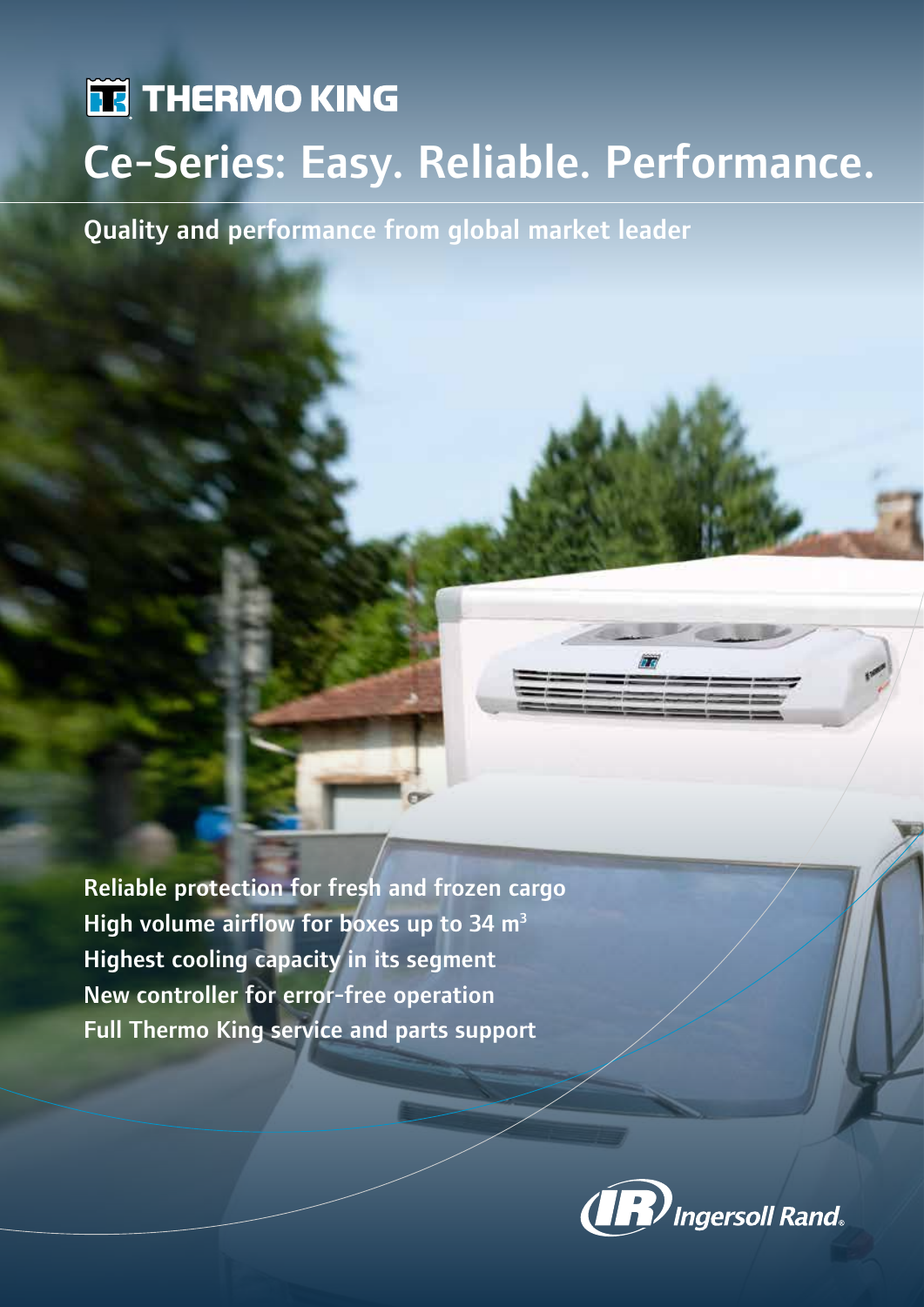# Ce-Series

## Market leading performance for trucks and vans

#### New product features







**New CSR** New road compressor

The Ce-Series provides the ideal solution for operators delivering temperature sensitive cargo in small vehicles. There are four road-only models to suit vehicle bodies up to  $34 \text{ m}^3$ .

- **(Increased robustness**  <sup>e</sup> **and reliability)** volution and expertise
- exceptional performance
- extreme temperature capability
- easy to use, service and repair

Each model in the range offers superior flexibility not only to its predecessor but also to any of its competitors. The Ce-Series is perfectly suited to the rigorous demands of multi-drop distribution runs, even when the outside temperature reaches extreme highs or lows. Faster temperature pull-down means quicker recovery from door openings and better cargo protection. An all-new in-cab controller ensures easy and error-free operation.

|               | <b>MODEL</b> | <b>COMPRESSOR</b> | <b>CONDENSER</b> | <b>EVAPORATOR</b>      | <b>CONTROLLER</b> |
|---------------|--------------|-------------------|------------------|------------------------|-------------------|
| $\frac{1}{2}$ | $C-150e$     |                   |                  |                        |                   |
|               |              | QP08              | C-150e Condenser | ES100e Ultra Slim Evap | New CSR           |
|               | C-250e       |                   |                  |                        |                   |
|               |              | QP13              | C-250e Condenser | ES200e Ultra Slim Evap | New CSR           |
|               | $C-350e$     | QP15              | C-350e Condenser | ES300e Ultra Slim Evap | New CSR           |
|               | C-450e       |                   |                  |                        |                   |
|               |              | QP16              | C-450e Condenser | ES450e Ultra Slim Evap | New CSR           |



#### New in the range: C-450e, designed for higher performance

- Increasing demand for larger vans and boxes
- Quicker pull-down
- Higher airflow
- Higher capacity
- Higher condensing capacity
- 
- Reduced weight, reduced refrigerant charge
- Increased efficiency and sustainability
- Increased heating performance
- Suitable for extreme ambient conditions

### New in the range: C-450e

#### Product overview

**ES450e**





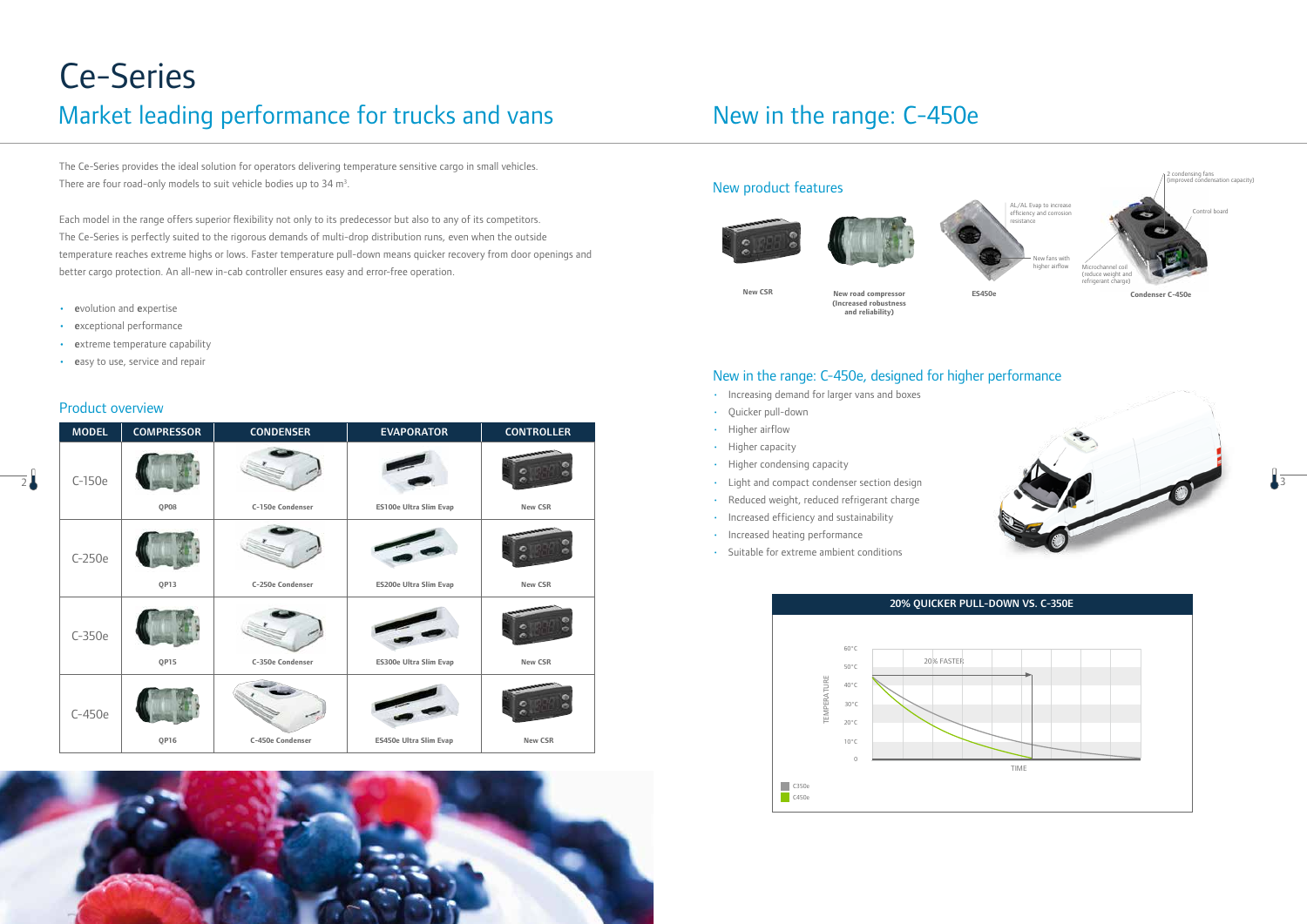From the operator's viewpoint, the interface with the refrigeration system must be both intuitive and informative. Thermo King has designed the new, easy to use CSR in-cab to meet these criteria while being smart enough to optimise unit performance and ensure total load protection.



#### **Features**

- Durable and reliable in extreme temperatures up to 75ºC
- User friendly and compact
- Flexible and modular
- Microprocessor intelligence
- Display protected against moisture
- Soft starting to reduce peak battery demands and increase compressor life
- "Limp home" function to allow operation without any display
- Discrete design to complement vehicle dashboard

|  | <b>Functions</b> |  |
|--|------------------|--|
|  |                  |  |

- Fully adjustable set point range from 22ºC to -32ºC (R404A)
- Fully adjustable set point range from 22°C to -10°C (R134a + Defrost)
- Fully adjustable set point range from 22°C to 0°C (R134a)
- Heat, cool and defrost symbols
- Easily understandable symbols and alarm codes
- Manual and automatic defrost
- Hour metres to record operation times
- Battery voltage check
- Optional dashboard mount kit for CSR

### All new Ce Smart Reefer (CSR) In-Cab Controller

## Features and options

\* Requires data logger \*\*Snow Cover not available for C-450e

● Standard configuration ● ○ Factory supplied option → Dealer supplied option

#### **ThermoKare**

| <b>FEATURES AND OPTIONS</b>              | C-150e<br>$C-250e$<br>C-350e | C-150e 10<br>C-250e 10<br>C-350e 10 | C-150e MAX 30<br>C-250e MAX 30<br>C-350e MAX 30 |  |  |
|------------------------------------------|------------------------------|-------------------------------------|-------------------------------------------------|--|--|
|                                          | C-450e                       | C-450e 10                           | C-450e MAX 30                                   |  |  |
| <b>UNIT CONFIGURATION</b>                |                              |                                     |                                                 |  |  |
| Refrigerant                              | R-134a                       | R-134a                              | R-404A                                          |  |  |
| Defrost                                  | <b>NO</b>                    | <b>YES</b>                          | <b>YES</b>                                      |  |  |
| Heating                                  | N <sub>O</sub>               | N <sub>O</sub>                      | <b>YES</b>                                      |  |  |
| <b>LIFE COST MANAGEMENT</b>              |                              |                                     |                                                 |  |  |
| ThermoKare Service Contract              | $\checkmark$                 | ✓                                   | ✓                                               |  |  |
| <b>DATA CAPTURE &amp; COMMUNICATIONS</b> |                              |                                     |                                                 |  |  |
| <b>Touch Print</b>                       | ✓                            | ✓                                   | ✓                                               |  |  |
| Tracking Advanced*                       | ✓                            | ✓                                   | ✓                                               |  |  |
| <b>TRACK AND TRACE</b>                   |                              |                                     |                                                 |  |  |
| Tracking Light                           | ✓                            | ✓                                   | ✓                                               |  |  |
| <b>Tracking Basic</b>                    | ✓                            | ✓                                   | ✓                                               |  |  |
| <b>CUSTOMIZATION</b>                     |                              |                                     |                                                 |  |  |
| Hose Cover                               | $\circ$                      | $\circ$                             | $\circ$                                         |  |  |
| CSR Dashboard HMI Holder                 | $\circ$                      | $\circ$                             | $\circ$                                         |  |  |
| Snow Cover**                             | $\circ$                      | $\circ$                             | $\circ$                                         |  |  |
| Kit Hoses Large                          | $\circ$                      | $\circ$                             | $\circ$                                         |  |  |
| Kit Bumper Roof Mounting                 | $\circ$                      | $\circ$                             | $\circ$                                         |  |  |
| Kit Swivel Manifold                      | $\circ$                      | $\circ$                             | $\circ$                                         |  |  |
| Kit Fitting Hoses 90°                    | $\circ$                      | $\circ$                             | $\circ$                                         |  |  |

 $\frac{1}{2}$  5  $\frac{1}{2}$  installations Standard kit is for nose mount installation. This optional kit includes a number of silent blocks for roof Mount installations.

ThermoKare offers a complete selection of service contract solutions to manage maintenance costs and hence total life cost of a unit.

#### New TouchPrint data capture

- User-friendly temperature recorders
- Delivery and journey printouts at the touch of a button
- Approved to EN 12830, CE Mark and IP-65 standards

#### TracKing Light

An economical and reliable solution to monitor your valuable load. TracKing Light offers you constant monitoring of your cargo temperature or fuel and a direct connection to door switches for increased security. This geo-localization device includes also a 3-axis movement sensor to monitor driver behaviour and extensive analysis and reporting functions.

#### TracKing Basic

A simple and independent device to track and trace your goods on the move. TracKing Basic with its internal battery records position at street level at regular interval. This compact but powerful GPRS/GPS device can be installed on any movable asset to prevent theft and misuse.

#### Hose Covers

Full protection of hoses and cables against climate extremes while on the road. Aesthetically designed and exceptionally durable. User friendly installation. (Only for chassis installations. Not suitable for vans.)



#### CSR Dashboard HMI Holder

Optional plastic support to locate in-cab CSR controller in an ideal location.

#### Snow Covers

Designed to protect the unit under extreme weather conditions. The aerodynamically designed covers prevent the accumulation of ice and snow on the fans, which can adversely affect the functioning of the unit.

#### Kit Hoses Large

Standard kit is equipped with 5 metres long hoses to connect road compressor and condensing section. This optional kit is suitable for larger hose routings (6 metres long).

#### Kit Bumper Roof Mounting

#### Kit Swivel Manifold

Standard manifold is straight (fixed position). This optional manifold (swivel) allows connections to compressor to be adjustable.

#### Kit Fitting Hoses 90°

90° compressor fittings are optional in the Ce-Series.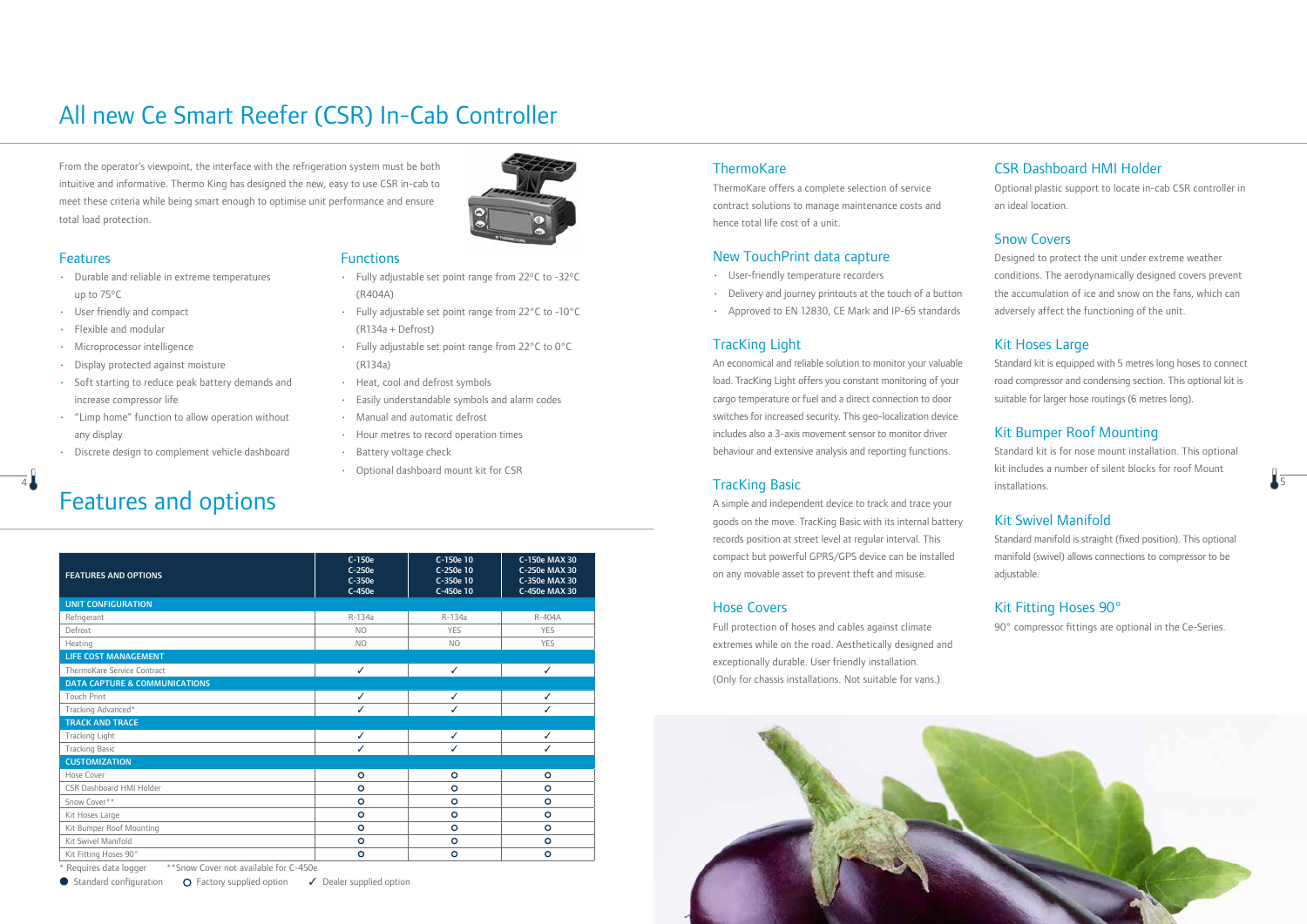

### WARRANTY SUMMARY

Terms of the Thermo King Warranty are available on request. The unit and its components are warranted to be free from defects in material and workmanship from date in service according to the terms (in months) as specified in the Thermo King Warranty. Manufacturer is not responsible and will not be held liable in contract or tort (including strict liability and negligence) for any special, indirect or consequential damages including but not limited to injury or damage caused to vehicles, contents or persons, by reason of the installation or use of any Thermo King product or its mechanical failure.

**C-150e/C-250e/C-350e Condenser**





**ES300e/ES450e Ultra Slim Evaporator**



**C-450e Condenser**

**ES100e Ultra Slim Evaporator**



**ES200e Ultra Slim Evaporator**

### Unit selection guide



**CSR In-cab Controller**

| <b>AMBIENT TEMPERATURE</b>                                                                                                        |                       |                 |                       |                 | <b>SPECIFICATIONS</b>                             |                                 | C-150e                                                                                 | C-250e                         |                                                                                 | $C-350e$                       |                     | C-450e                          |  |  |
|-----------------------------------------------------------------------------------------------------------------------------------|-----------------------|-----------------|-----------------------|-----------------|---------------------------------------------------|---------------------------------|----------------------------------------------------------------------------------------|--------------------------------|---------------------------------------------------------------------------------|--------------------------------|---------------------|---------------------------------|--|--|
| $30^{\circ}$ C<br>$40^{\circ}$ C                                                                                                  |                       |                 |                       |                 |                                                   |                                 | REFRIGERATION CAPACITY: AT 30°C AMBIENT/2400 RPM                                       |                                |                                                                                 |                                |                     |                                 |  |  |
| <b>MODEL</b>                                                                                                                      |                       | m <sup>3</sup>  |                       |                 |                                                   | <b>RETURN AIR TO EVAPORATOR</b> |                                                                                        |                                | 0°C/30°C -20°C/30°C 0°C/30°C -20°C/30°C 0°C/30°C -20°C/30°C 0°C/30°C -20°C/30°C |                                |                     |                                 |  |  |
|                                                                                                                                   | $+0/2$ <sup>o</sup> C | $-20^{\circ}$ C | $+0/2$ <sup>o</sup> C | $-20^{\circ}$ C | Capacity on engine power                          | R-134a (W)                      | 1665<br>N/A                                                                            | 2255<br>N/A                    | 2965                                                                            | N/A                            | 3315                | N/A                             |  |  |
| $C-150e$                                                                                                                          | 12                    | N/A             | 8                     | N/A             | Capacity on engine power                          | R-404A (W)                      | 2080<br>1090                                                                           | 2770<br>1460                   | 3330                                                                            | 1840                           | 4430                | 2335                            |  |  |
| C-150e MAX                                                                                                                        | 16                    | 8               | 11                    |                 | HEATING CAPACITY: AT -18°C AMBIENT/2400 RPM       |                                 |                                                                                        |                                |                                                                                 |                                |                     |                                 |  |  |
| $C-250e$                                                                                                                          | 18                    | N/A             | 13                    | N/A             | <b>RETURN AIR TO EVAPORATOR</b>                   |                                 | $+18^{\circ}$ C/-18 $^{\circ}$ C                                                       | +18°C/-18°C                    |                                                                                 | +18°C/-18°C                    |                     | +18 $\degree$ C/-18 $\degree$ C |  |  |
| C-250e MAX                                                                                                                        | 22                    | 13              | 15                    | 10 <sup>°</sup> | Capacity on engine power                          | R-404A (W)                      | 1900                                                                                   | 2800                           | 3100                                                                            |                                | 3800                |                                 |  |  |
| $C-350e$                                                                                                                          | 25                    | N/A             | 18                    | N/A             | <b>EVAPORATOR FAN PERFORMANCE</b>                 |                                 | <b>ES200E ULTRA</b><br>SLIM EVAPORATOR SLIM EVAPORATOR SLIM EVAPORATOR SLIM EVAPORATOR | <b>ES200E ULTRA</b>            |                                                                                 | <b>ES300E ULTRA</b>            | <b>ES450E ULTRA</b> |                                 |  |  |
| C-350e MAX                                                                                                                        | 28                    | 17              | 20                    | 13              | Airflow volume                                    | $m^3/h$                         | 745                                                                                    | 1100                           |                                                                                 | 1400                           |                     | 1650                            |  |  |
| $C-450e$                                                                                                                          | 31                    | N/A             | 22                    | N/A             | <b>WEIGHT</b>                                     |                                 |                                                                                        |                                |                                                                                 |                                |                     |                                 |  |  |
| C-450e MAX                                                                                                                        | 34                    | 21              | 24                    | 16              | Condenser                                         | kg                              | 23                                                                                     | 23                             |                                                                                 | 23                             |                     | 31                              |  |  |
|                                                                                                                                   |                       |                 |                       |                 | Evaporator                                        | kq                              | 8.5                                                                                    | 13                             |                                                                                 | 18                             |                     | 18                              |  |  |
|                                                                                                                                   |                       |                 |                       |                 | <b>COMPRESSOR: MAX RECOMMENDED SPEED 3000 RPM</b> |                                 |                                                                                        |                                |                                                                                 |                                |                     |                                 |  |  |
| The table above is a quide to select the right unit in the new Ce-Series to match your application. These figures are             |                       |                 |                       |                 | Model                                             |                                 | QP08                                                                                   | QP13                           |                                                                                 | QP15                           |                     | QP16                            |  |  |
| maximum vehicle volumes, calculated on road operation, at 2400 rpm compressor speed and 30°C/40°C ambient                         |                       |                 |                       |                 | Displacement                                      | CC                              | 82                                                                                     | 131                            |                                                                                 | 146.7                          |                     | 163                             |  |  |
| temperature. Recommendations are based on precooled loads and a K value of 0,35W/m <sup>2</sup> K is used for frozen goods        |                       |                 |                       |                 | Number of cylinders                               |                                 | 6                                                                                      | 6                              |                                                                                 | $6 \overline{6}$               |                     | 6                               |  |  |
|                                                                                                                                   | <b>ELECTRIC MOTOR</b> |                 |                       |                 |                                                   |                                 |                                                                                        |                                |                                                                                 |                                |                     |                                 |  |  |
| (-20°C) and 0,5W/m <sup>2</sup> K for fresh goods (0°C and +6°C) for a distribution cycle of 8 hours. Recommendations are not     | dc voltage options    |                 |                       |                 |                                                   |                                 |                                                                                        |                                |                                                                                 |                                |                     |                                 |  |  |
| a guarantee of performance as there are many variables to be considered. See your Thermo King dealer for complete<br>information. |                       |                 |                       |                 | Total current consumption on<br>the road          |                                 | 12 Vdc: 16 A<br>24 Vdc: 8 A                                                            | 12 Vdc: 21 A<br>24 Vdc: 10.5 A |                                                                                 | 12 Vdc: 21 A<br>24 Vdc: 10.5 A | 24 Vdc: 19 A        | 12 Vdc: 35 A                    |  |  |
|                                                                                                                                   |                       |                 |                       |                 | <b>REFRIGERANT:</b>                               |                                 |                                                                                        |                                |                                                                                 |                                |                     |                                 |  |  |
|                                                                                                                                   |                       |                 |                       |                 | Charge                                            | R-134a kg                       | 0.62                                                                                   | 0.95                           |                                                                                 | 1.2                            |                     | 1.2                             |  |  |
|                                                                                                                                   |                       |                 |                       |                 | Charge                                            | R-404A kg                       | 0.62                                                                                   | 0.95                           |                                                                                 | 1.2                            |                     | 1.2                             |  |  |
|                                                                                                                                   |                       |                 |                       |                 | <b>DEFROST</b>                                    |                                 |                                                                                        |                                |                                                                                 |                                |                     |                                 |  |  |
|                                                                                                                                   |                       |                 |                       |                 |                                                   | R134a/R-404A                    |                                                                                        |                                | Automatic hot gas defrost                                                       |                                |                     |                                 |  |  |





| <b>AMBIENT TEMPERATURE</b> |                       |                 |                       |                 |  |  |  |  |  |
|----------------------------|-----------------------|-----------------|-----------------------|-----------------|--|--|--|--|--|
|                            |                       | $30^{\circ}$ C  | $40^{\circ}$ C        |                 |  |  |  |  |  |
| <b>MODEL</b>               |                       | m <sup>3</sup>  |                       |                 |  |  |  |  |  |
|                            | $+0/2$ <sup>o</sup> C | $-20^{\circ}$ C | $+0/2$ <sup>o</sup> C | $-20^{\circ}$ C |  |  |  |  |  |
| C-150e                     | 12                    | N/A             | 8                     | N/A             |  |  |  |  |  |
| C-150e MAX                 | 16                    | 8               | 11                    | 6               |  |  |  |  |  |
| $C-250e$                   | 18                    | N/A             | 13                    | N/A             |  |  |  |  |  |
| C-250e MAX                 | 22                    | 13              | 15                    | 10              |  |  |  |  |  |
| C-350e                     | 25                    | N/A             | 18                    | N/A             |  |  |  |  |  |
| C-350e MAX                 | 28                    | 17              | 20                    | 13              |  |  |  |  |  |
| C-450e                     | 31                    | N/A             | 22                    | N/A             |  |  |  |  |  |
| C-450e MAX                 | 34                    | 21              | 24                    | 16              |  |  |  |  |  |